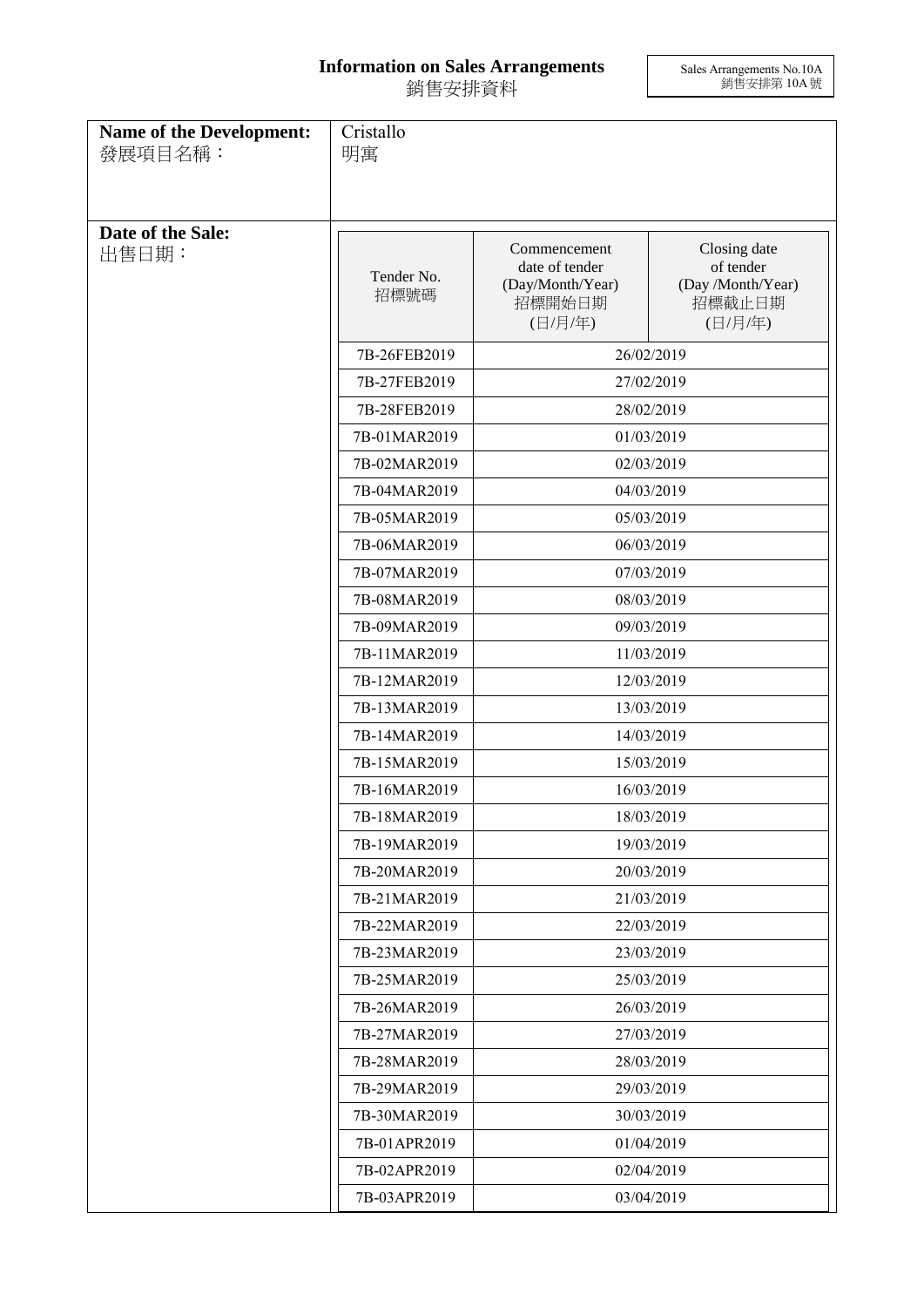|                   | 7B-04APR2019       |                                          | 04/04/2019                          |
|-------------------|--------------------|------------------------------------------|-------------------------------------|
|                   | 7B-05APR2019       |                                          | 05/04/2019                          |
|                   | 7B-06APR2019       |                                          | 06/04/2019                          |
|                   | 7B-08APR2019       |                                          | 08/04/2019                          |
|                   | 7B-09APR2019       |                                          | 09/04/2019                          |
|                   | 7B-10APR2019       |                                          | 10/04/2019                          |
|                   | 7B-11APR2019       |                                          | 11/04/2019                          |
|                   | 7B-12APR2019       |                                          | 12/04/2019                          |
|                   | 7B-13APR2019       |                                          | 13/04/2019                          |
|                   | 7B-15APR2019       |                                          | 15/04/2019                          |
|                   | 7B-16APR2019       |                                          | 16/04/2019                          |
|                   | 7B-17APR2019       |                                          | 17/04/2019                          |
|                   | 7B-18APR2019       |                                          | 18/04/2019                          |
|                   | 7B-19APR2019       |                                          | 19/04/2019                          |
|                   | 7B-20APR2019       |                                          | 20/04/2019                          |
|                   | 7B-22APR2019       |                                          | 22/04/2019                          |
|                   | 7B-23APR2019       |                                          | 23/04/2019                          |
|                   | 7B-24APR2019       |                                          | 24/04/2019                          |
|                   | 7B-25APR2019       |                                          | 25/04/2019                          |
|                   | 7B-26APR2019       |                                          | 26/04/2019                          |
|                   | 7B-27APR2019       |                                          | 27/04/2019                          |
|                   | 7B-29APR2019       |                                          | 29/04/2019                          |
|                   | 7B-30APR2019       |                                          | 30/04/2019                          |
|                   |                    |                                          |                                     |
| Time of the Sale: |                    |                                          |                                     |
| 出售時間:             | Tender No.<br>招標號碼 | Commencement<br>time of tender<br>招標開始時間 | Closing time<br>of tender<br>招標截止時間 |
|                   | 7B-26FEB2019       | 11:00 a.m. 上午 11時                        | 12:00 noon 正午 12時                   |
|                   | 7B-27FEB2019       | 11:00 a.m. 上午 11時                        | 12:00 noon 正午 12時                   |
|                   | 7B-28FEB2019       | 11:00 a.m. 上午 11時                        | 12:00 noon 正午 12時                   |
|                   | 7B-01MAR2019       | 11:00 a.m. 上午 11時                        | 12:00 noon 正午 12時                   |
|                   | 7B-02MAR2019       | 11:00 a.m. 上午 11時                        | 12:00 noon 正午 12時                   |
|                   | 7B-04MAR2019       | 11:00 a.m. 上午 11時                        | 12:00 noon 正午 12時                   |
|                   | 7B-05MAR2019       | 11:00 a.m. 上午 11時                        |                                     |
|                   |                    |                                          | 12:00 noon 正午 12時                   |
|                   | 7B-06MAR2019       | 11:00 a.m. 上午 11時                        | 12:00 noon 正午 12時                   |
|                   | 7B-07MAR2019       | 11:00 a.m. 上午 11時                        | 12:00 noon 正午 12時                   |
|                   | 7B-08MAR2019       | 11:00 a.m. 上午 11時                        | 12:00 noon 正午 12時                   |
|                   | 7B-09MAR2019       | 11:00 a.m. 上午 11時                        | 12:00 noon 正午 12時                   |
|                   | 7B-11MAR2019       | 11:00 a.m. 上午 11時                        | 12:00 noon 正午 12時                   |
|                   | 7B-12MAR2019       | 11:00 a.m. 上午 11時                        | 12:00 noon 正午 12時                   |
|                   | 7B-13MAR2019       | 11:00 a.m. 上午 11時                        | 12:00 noon 正午 12時                   |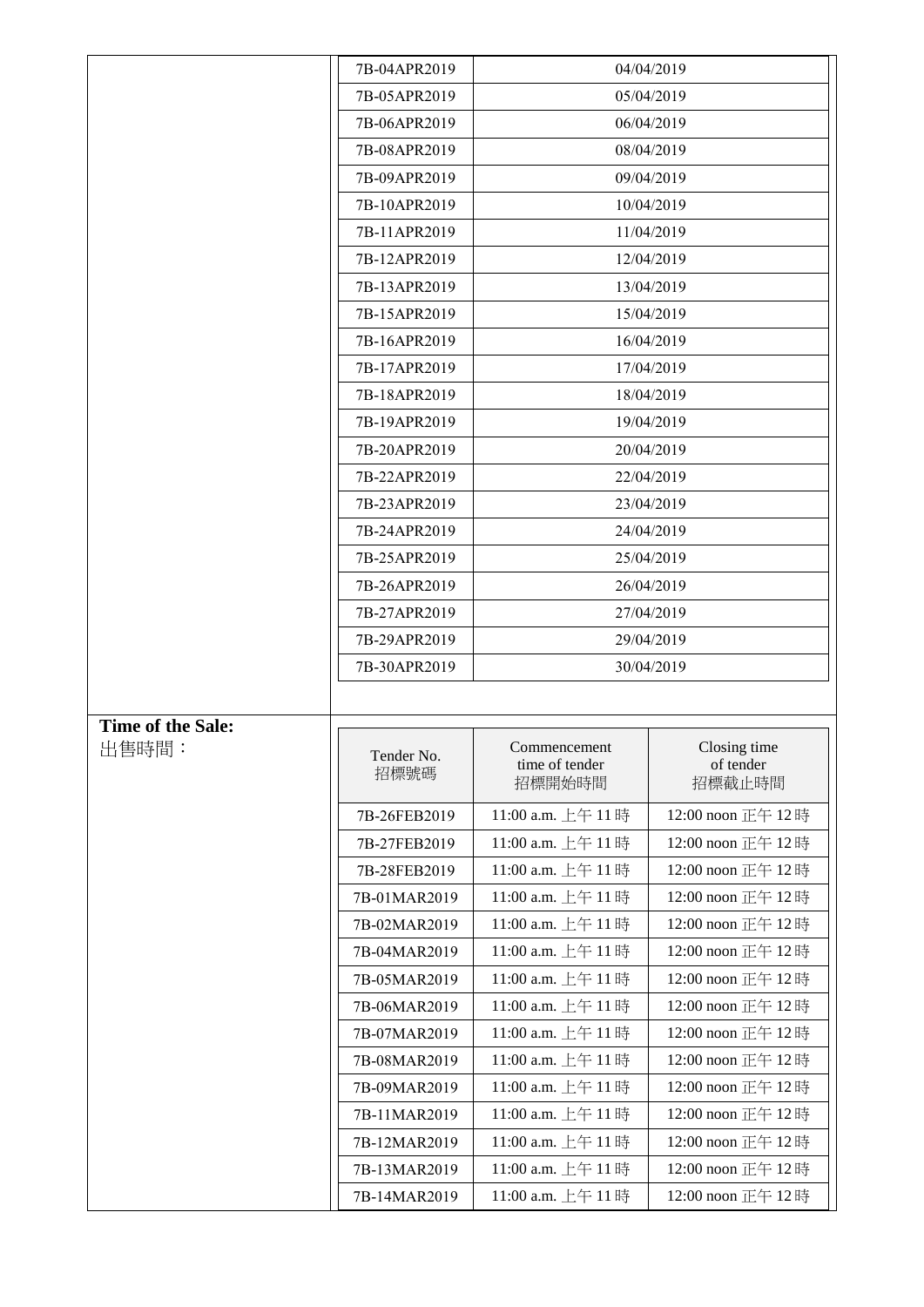| 7B-15MAR2019 | 11:00 a.m. 上午 11時  | 12:00 noon 正午 12時 |
|--------------|--------------------|-------------------|
| 7B-16MAR2019 | 11:00 a.m. 上午 11時  | 12:00 noon 正午 12時 |
| 7B-18MAR2019 | 11:00 a.m. 上午 11時  | 12:00 noon 正午 12時 |
| 7B-19MAR2019 | 11:00 a.m. 上午 11時  | 12:00 noon 正午 12時 |
| 7B-20MAR2019 | 11:00 a.m. 上午 11時  | 12:00 noon 正午 12時 |
| 7B-21MAR2019 | 11:00 a.m. 上午 11時  | 12:00 noon 正午 12時 |
| 7B-22MAR2019 | 11:00 a.m. 上午 11時  | 12:00 noon 正午 12時 |
| 7B-23MAR2019 | 11:00 a.m. 上午 11時  | 12:00 noon 正午 12時 |
| 7B-25MAR2019 | 11:00 a.m. 上午 11時  | 12:00 noon 正午 12時 |
| 7B-26MAR2019 | 11:00 a.m. 上午 11時  | 12:00 noon 正午 12時 |
| 7B-27MAR2019 | 11:00 a.m. 上午 11時  | 12:00 noon 正午 12時 |
| 7B-28MAR2019 | 11:00 a.m. 上午 11時  | 12:00 noon 正午 12時 |
| 7B-29MAR2019 | 11:00 a.m. 上午 11時  | 12:00 noon 正午 12時 |
| 7B-30MAR2019 | 11:00 a.m. 上午 11時  | 12:00 noon 正午 12時 |
| 7B-01APR2019 | 11:00 a.m. 上午 11時  | 12:00 noon 正午 12時 |
| 7B-02APR2019 | 11:00 a.m. 上午 11時  | 12:00 noon 正午 12時 |
| 7B-03APR2019 | 11:00 a.m. 上午 11時  | 12:00 noon 正午 12時 |
| 7B-04APR2019 | 11:00 a.m. 上午 11時  | 12:00 noon 正午 12時 |
| 7B-05APR2019 | 11:00 a.m. 上午 11時  | 12:00 noon 正午 12時 |
| 7B-06APR2019 | 11:00 a.m. 上午 11時  | 12:00 noon 正午 12時 |
| 7B-08APR2019 | 11:00 a.m. 上午 11時  | 12:00 noon 正午 12時 |
| 7B-09APR2019 | 11:00 a.m. 上午 11時  | 12:00 noon 正午 12時 |
| 7B-10APR2019 | 11:00 a.m. 上午 11時  | 12:00 noon 正午 12時 |
| 7B-11APR2019 | 11:00 a.m. 上午 11時  | 12:00 noon 正午 12時 |
| 7B-12APR2019 | 11:00 a.m. 上午 11時  | 12:00 noon 正午 12時 |
| 7B-13APR2019 | 11:00 a.m. 上午 11 時 | 12:00 noon 正午 12時 |
| 7B-15APR2019 | 11:00 a.m. 上午 11時  | 12:00 noon 正午 12時 |
| 7B-16APR2019 | 11:00 a.m. 上午 11時  | 12:00 noon 正午 12時 |
| 7B-17APR2019 | 11:00 a.m. 上午 11時  | 12:00 noon 正午 12時 |
| 7B-18APR2019 | 11:00 a.m. 上午 11時  | 12:00 noon 正午 12時 |
| 7B-19APR2019 | 11:00 a.m. 上午 11時  | 12:00 noon 正午 12時 |
| 7B-20APR2019 | 11:00 a.m. 上午 11時  | 12:00 noon 正午 12時 |
| 7B-22APR2019 | 11:00 a.m. 上午 11時  | 12:00 noon 正午 12時 |
| 7B-23APR2019 | 11:00 a.m. 上午 11時  | 12:00 noon 正午 12時 |
| 7B-24APR2019 | 11:00 a.m. 上午 11時  | 12:00 noon 正午 12時 |
| 7B-25APR2019 | 11:00 a.m. 上午 11時  | 12:00 noon 正午 12時 |
| 7B-26APR2019 | 11:00 a.m. 上午 11時  | 12:00 noon 正午 12時 |
| 7B-27APR2019 | 11:00 a.m. 上午 11時  | 12:00 noon 正午 12時 |
| 7B-29APR2019 | 11:00 a.m. 上午 11時  | 12:00 noon 正午 12時 |
| 7B-30APR2019 | 11:00 a.m. 上午 11時  | 12:00 noon 正午 12時 |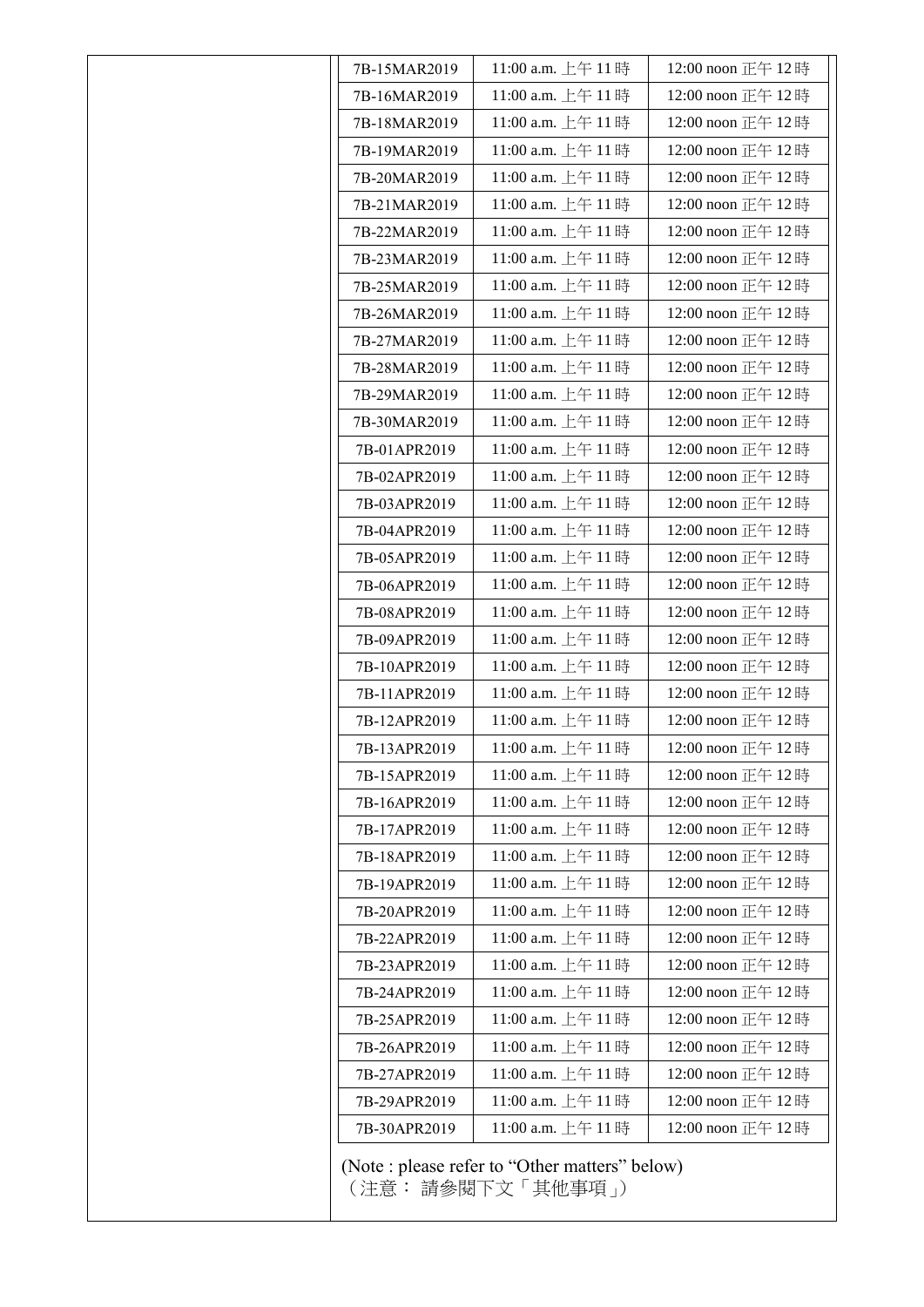| Place where the sale will<br>take place:<br>出售地點:                                                                                                                                                                                                                                                                    |                  | 19th Floor, Railway Plaza, 39 Chatham Road South, Tsim Sha<br>Tsui, Kowloon<br>九龍尖沙咀漆咸道南 39號鐵路大廈 19樓                                                                                                                                                                                |                          |                                                                                                                                                                   |
|----------------------------------------------------------------------------------------------------------------------------------------------------------------------------------------------------------------------------------------------------------------------------------------------------------------------|------------------|-------------------------------------------------------------------------------------------------------------------------------------------------------------------------------------------------------------------------------------------------------------------------------------|--------------------------|-------------------------------------------------------------------------------------------------------------------------------------------------------------------|
| <b>Number of specified</b><br>residential properties<br>that will be offered to be<br>sold:<br>將提供出售的指明住宅物<br>業的數目                                                                                                                                                                                                   |                  | $\mathbf{1}$                                                                                                                                                                                                                                                                        |                          |                                                                                                                                                                   |
|                                                                                                                                                                                                                                                                                                                      | 將提供出售的指明住宅物業的描述: | Description of the residential properties that will be offered to be sold:                                                                                                                                                                                                          |                          |                                                                                                                                                                   |
| The following flat(s):<br>以下單位 :                                                                                                                                                                                                                                                                                     |                  |                                                                                                                                                                                                                                                                                     |                          |                                                                                                                                                                   |
| 7B                                                                                                                                                                                                                                                                                                                   |                  |                                                                                                                                                                                                                                                                                     |                          |                                                                                                                                                                   |
| 物業的優先次序:                                                                                                                                                                                                                                                                                                             |                  | The method to be used to determine the order of priority in which each of the persons<br>interested in purchasing any of the specified residential properties may select the<br>residential property that the person wishes to purchase:<br>將會使用何種方法,決定有意購買該等指明住宅物業的每名人士可揀選其意欲購買的住宅 |                          |                                                                                                                                                                   |
| Subject to other matters, sale by tender - see details and particulars in the tender notices. Details<br>and particulars in the tender notices under different Tender No. are different.<br>受制於其他事項,以招標方式出售 - 請參閱指明住宅物業的招標公告的細節和詳情。不同<br>招標號碼下招標公告的細節和詳情會有不同。                                                        |                  |                                                                                                                                                                                                                                                                                     |                          |                                                                                                                                                                   |
| During the following periods, the tender notices and other relevant tender documents of the<br>specified residential properties will be made available for collection free of charge at 19/F,<br>Railway Plaza, 39 Chatham Road South, Tsim Sha Tsui, Kowloon:-<br>於以下時段,招標公告及其他有關招標文件可於九龍尖沙咀漆咸道南39號鐵路大廈19樓免<br>費領取: |                  |                                                                                                                                                                                                                                                                                     |                          |                                                                                                                                                                   |
| Tender No.<br>招標號碼                                                                                                                                                                                                                                                                                                   |                  | Specified residential properties that will be<br>offered to be sold<br>將提供出售的指明住宅物業的數目                                                                                                                                                                                              | Date<br>(Day/Month/Year) | Tender notice and other relevant tender documents<br>will be made available for collection during the<br>following periods<br>於以下時段,招標公告及<br>其他相關招標文件可供領取<br>Time |
| 7B-26FEB2019                                                                                                                                                                                                                                                                                                         |                  | All the specified residential properties set out in<br>the Sales Arrangements                                                                                                                                                                                                       | 日期(日/月/年)<br>26/02/2019  | 時間<br>9:00 a.m. to 12:00 noon                                                                                                                                     |

the Sales Arrangements 所有於銷售安排中列出的指明住宅物業

All the available and remaining specified properties 所有可供出售及餘下的指明住宅物業

All the available and remaining specified properties 所有可供出售及餘下的指明住宅物業 上午 9 時至正午 12 時

上午 9 時至正午 12 時

27/02/2019 9:00 a.m. to 12:00 noon

28/02/2019 9:00 a.m. to 12:00 noon 上午 9 時至正午 12 時

7B-27FEB2019

7B-28FEB2019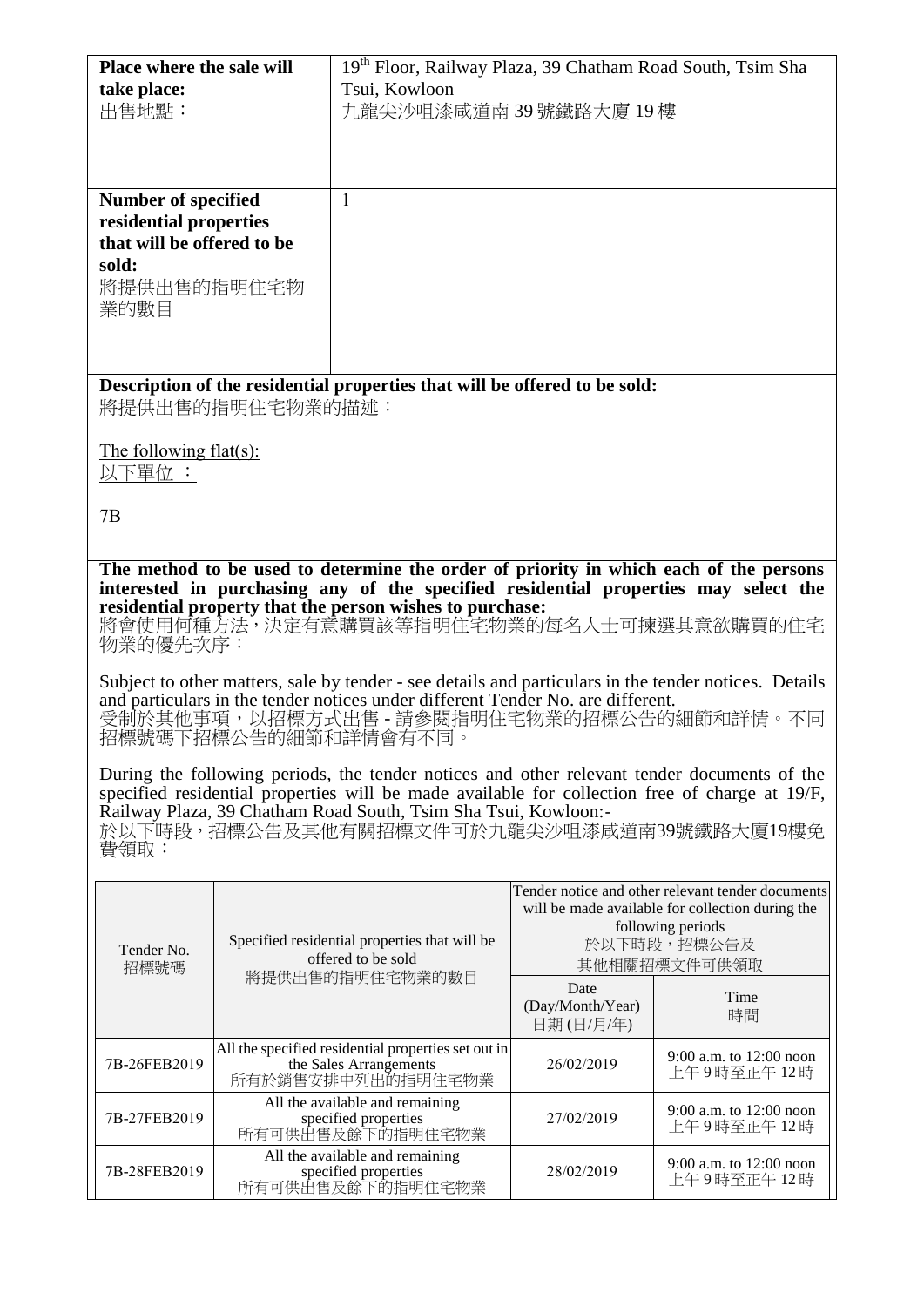| 7B-01MAR2019 | All the available and remaining<br>specified properties<br>所有可供出售及餘下的指明住宅物業 | 01/03/2019 | 9:00 a.m. to $12:00$ noon<br>上午9時至正午12時 |
|--------------|-----------------------------------------------------------------------------|------------|-----------------------------------------|
| 7B-02MAR2019 | All the available and remaining<br>specified properties<br>所有可供出售及餘下的指明住宅物業 | 02/03/2019 | 9:00 a.m. to 12:00 noon<br>上午9時至正午12時   |
| 7B-04MAR2019 | All the available and remaining<br>specified properties<br>所有可供出售及餘下的指明住宅物業 | 04/03/2019 | 9:00 a.m. to 12:00 noon<br>上午9時至正午12時   |
| 7B-05MAR2019 | All the available and remaining<br>specified properties<br>所有可供出售及餘下的指明住宅物業 | 05/03/2019 | 9:00 a.m. to 12:00 noon<br>上午9時至正午12時   |
| 7B-06MAR2019 | All the available and remaining<br>specified properties<br>所有可供出售及餘下的指明住宅物業 | 06/03/2019 | 9:00 a.m. to 12:00 noon<br>上午9時至正午12時   |
| 7B-07MAR2019 | All the available and remaining<br>specified properties<br>所有可供出售及餘下的指明住宅物業 | 07/03/2019 | 9:00 a.m. to 12:00 noon<br>上午9時至正午12時   |
| 7B-08MAR2019 | All the available and remaining<br>specified properties<br>所有可供出售及餘下的指明住宅物業 | 08/03/2019 | 9:00 a.m. to 12:00 noon<br>上午9時至正午12時   |
| 7B-09MAR2019 | All the available and remaining<br>specified properties<br>所有可供出售及餘下的指明住宅物業 | 09/03/2019 | 9:00 a.m. to $12:00$ noon<br>上午9時至正午12時 |
| 7B-11MAR2019 | All the available and remaining<br>specified properties<br>所有可供出售及餘下的指明住宅物業 | 11/03/2019 | 9:00 a.m. to 12:00 noon<br>上午9時至正午12時   |
| 7B-12MAR2019 | All the available and remaining<br>specified properties<br>所有可供出售及餘下的指明住宅物業 | 12/03/2019 | 9:00 a.m. to 12:00 noon<br>上午9時至正午12時   |
| 7B-13MAR2019 | All the available and remaining<br>specified properties<br>所有可供出售及餘下的指明住宅物業 | 13/03/2019 | 9:00 a.m. to 12:00 noon<br>上午9時至正午12時   |
| 7B-14MAR2019 | All the available and remaining<br>specified properties<br>所有可供出售及餘下的指明住宅物業 | 14/03/2019 | 9:00 a.m. to 12:00 noon<br>上午9時至正午12時   |
| 7B-15MAR2019 | All the available and remaining<br>specified properties<br>所有可供出售及餘下的指明住宅物業 | 15/03/2019 | 9:00 a.m. to 12:00 noon<br>上午9時至正午12時   |
| 7B-16MAR2019 | All the available and remaining<br>specified properties<br>所有可供出售及餘下的指明住宅物業 | 16/03/2019 | 9:00 a.m. to 12:00 noon<br>上午9時至正午12時   |
| 7B-18MAR2019 | All the available and remaining<br>specified properties<br>所有可供出售及餘下的指明住宅物業 | 18/03/2019 | 9:00 a.m. to 12:00 noon<br>上午9時至正午12時   |
| 7B-19MAR2019 | All the available and remaining<br>specified properties<br>所有可供出售及餘下的指明住宅物業 | 19/03/2019 | 9:00 a.m. to 12:00 noon<br>上午9時至正午12時   |
| 7B-20MAR2019 | All the available and remaining<br>specified properties<br>所有可供出售及餘下的指明住宅物業 | 20/03/2019 | 9:00 a.m. to 12:00 noon<br>上午9時至正午12時   |
| 7B-21MAR2019 | All the available and remaining<br>specified properties<br>所有可供出售及餘下的指明住宅物業 | 21/03/2019 | 9:00 a.m. to 12:00 noon<br>上午9時至正午12時   |
| 7B-22MAR2019 | All the available and remaining<br>specified properties<br>所有可供出售及餘下的指明住宅物業 | 22/03/2019 | 9:00 a.m. to 12:00 noon<br>上午9時至正午12時   |
| 7B-23MAR2019 | All the available and remaining<br>specified properties<br>所有可供出售及餘下的指明住宅物業 | 23/03/2019 | 9:00 a.m. to $12:00$ noon<br>上午9時至正午12時 |
| 7B-25MAR2019 | All the available and remaining<br>specified properties<br>所有可供出售及餘下的指明住宅物業 | 25/03/2019 | 9:00 a.m. to 12:00 noon<br>上午9時至正午12時   |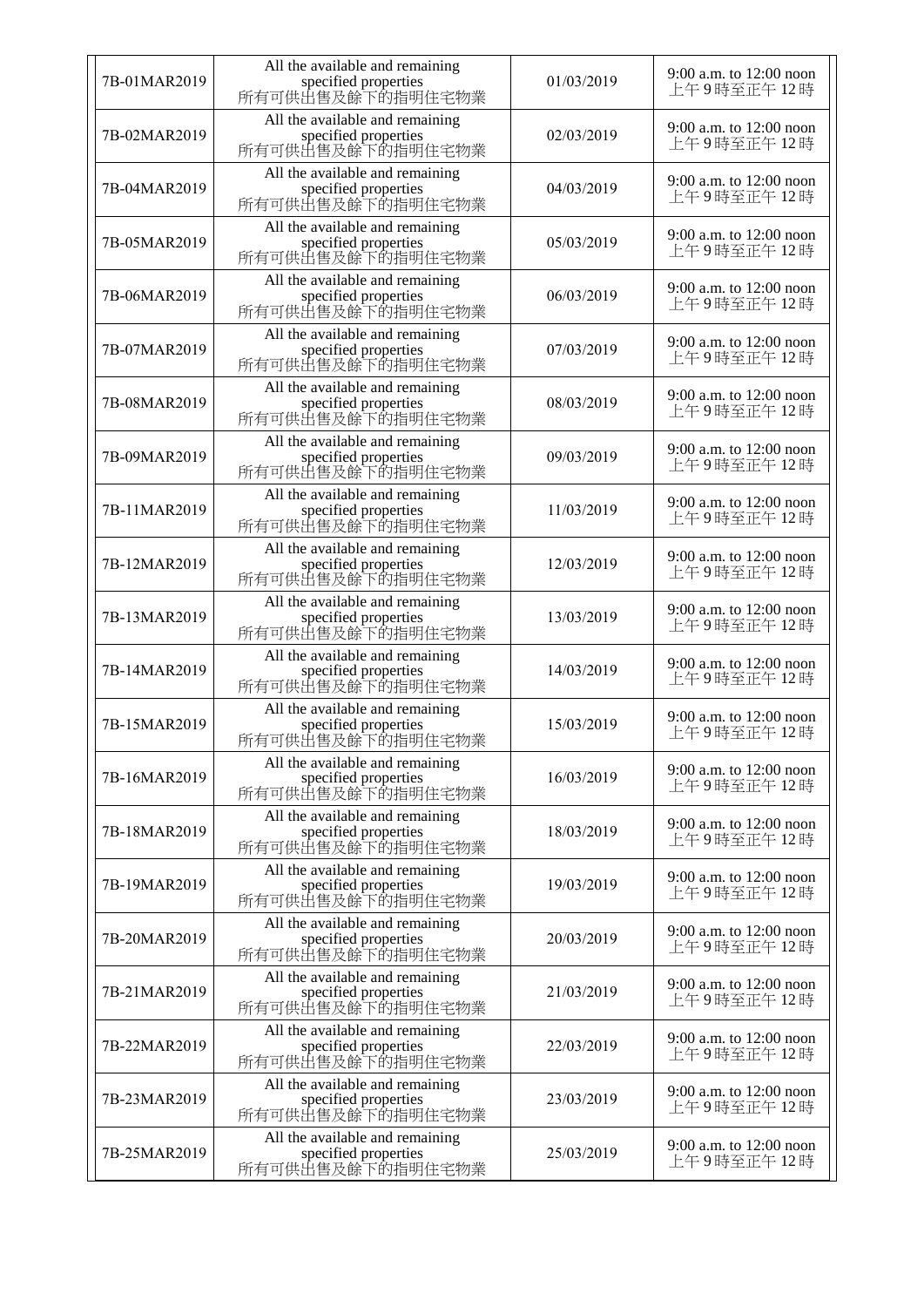| 7B-26MAR2019 | All the available and remaining<br>specified properties<br>所有可供出售及餘下的指明住宅物業 | 26/03/2019 | 9:00 a.m. to $12:00$ noon<br>上午9時至正午12時 |
|--------------|-----------------------------------------------------------------------------|------------|-----------------------------------------|
| 7B-27MAR2019 | All the available and remaining<br>specified properties<br>所有可供出售及餘下的指明住宅物業 | 27/03/2019 | 9:00 a.m. to 12:00 noon<br>上午9時至正午12時   |
| 7B-28MAR2019 | All the available and remaining<br>specified properties<br>所有可供出售及餘下的指明住宅物業 | 28/03/2019 | 9:00 a.m. to 12:00 noon<br>上午9時至正午12時   |
| 7B-29MAR2019 | All the available and remaining<br>specified properties<br>所有可供出售及餘下的指明住宅物業 | 29/03/2019 | 9:00 a.m. to 12:00 noon<br>上午9時至正午12時   |
| 7B-30MAR2019 | All the available and remaining<br>specified properties<br>所有可供出售及餘下的指明住宅物業 | 30/03/2019 | 9:00 a.m. to 12:00 noon<br>上午9時至正午12時   |
| 7B-01APR2019 | All the available and remaining<br>specified properties<br>所有可供出售及餘下的指明住宅物業 | 01/04/2019 | 9:00 a.m. to 12:00 noon<br>上午9時至正午12時   |
| 7B-02APR2019 | All the available and remaining<br>specified properties<br>所有可供出售及餘下的指明住宅物業 | 02/04/2019 | 9:00 a.m. to 12:00 noon<br>上午9時至正午12時   |
| 7B-03APR2019 | All the available and remaining<br>specified properties<br>所有可供出售及餘下的指明住宅物業 | 03/04/2019 | 9:00 a.m. to $12:00$ noon<br>上午9時至正午12時 |
| 7B-04APR2019 | All the available and remaining<br>specified properties<br>所有可供出售及餘下的指明住宅物業 | 04/04/2019 | 9:00 a.m. to 12:00 noon<br>上午9時至正午12時   |
| 7B-05APR2019 | All the available and remaining<br>specified properties<br>所有可供出售及餘下的指明住宅物業 | 05/04/2019 | 9:00 a.m. to 12:00 noon<br>上午9時至正午12時   |
| 7B-06APR2019 | All the available and remaining<br>specified properties<br>所有可供出售及餘下的指明住宅物業 | 06/04/2019 | 9:00 a.m. to 12:00 noon<br>上午9時至正午12時   |
| 7B-08APR2019 | All the available and remaining<br>specified properties<br>所有可供出售及餘下的指明住宅物業 | 08/04/2019 | 9:00 a.m. to 12:00 noon<br>上午9時至正午12時   |
| 7B-09APR2019 | All the available and remaining<br>specified properties<br>所有可供出售及餘下的指明住宅物業 | 09/04/2019 | 9:00 a.m. to 12:00 noon<br>上午9時至正午12時   |
| 7B-10APR2019 | All the available and remaining<br>specified properties<br>所有可供出售及餘下的指明住宅物業 | 10/04/2019 | 9:00 a.m. to 12:00 noon<br>上午9時至正午12時   |
| 7B-11APR2019 | All the available and remaining<br>specified properties<br>所有可供出售及餘下的指明住宅物業 | 11/04/2019 | 9:00 a.m. to 12:00 noon<br>上午9時至正午12時   |
| 7B-12APR2019 | All the available and remaining<br>specified properties<br>所有可供出售及餘下的指明住宅物業 | 12/04/2019 | 9:00 a.m. to 12:00 noon<br>上午9時至正午12時   |
| 7B-13APR2019 | All the available and remaining<br>specified properties<br>所有可供出售及餘下的指明住宅物業 | 13/04/2019 | 9:00 a.m. to 12:00 noon<br>上午9時至正午12時   |
| 7B-15APR2019 | All the available and remaining<br>specified properties<br>所有可供出售及餘下的指明住宅物業 | 15/04/2019 | 9:00 a.m. to 12:00 noon<br>上午9時至正午12時   |
| 7B-16APR2019 | All the available and remaining<br>specified properties<br>所有可供出售及餘下的指明住宅物業 | 16/04/2019 | 9:00 a.m. to 12:00 noon<br>上午9時至正午12時   |
| 7B-17APR2019 | All the available and remaining<br>specified properties<br>所有可供出售及餘下的指明住宅物業 | 17/04/2019 | 9:00 a.m. to $12:00$ noon<br>上午9時至正午12時 |
| 7B-18APR2019 | All the available and remaining<br>specified properties<br>所有可供出售及餘下的指明住宅物業 | 18/04/2019 | 9:00 a.m. to 12:00 noon<br>上午9時至正午12時   |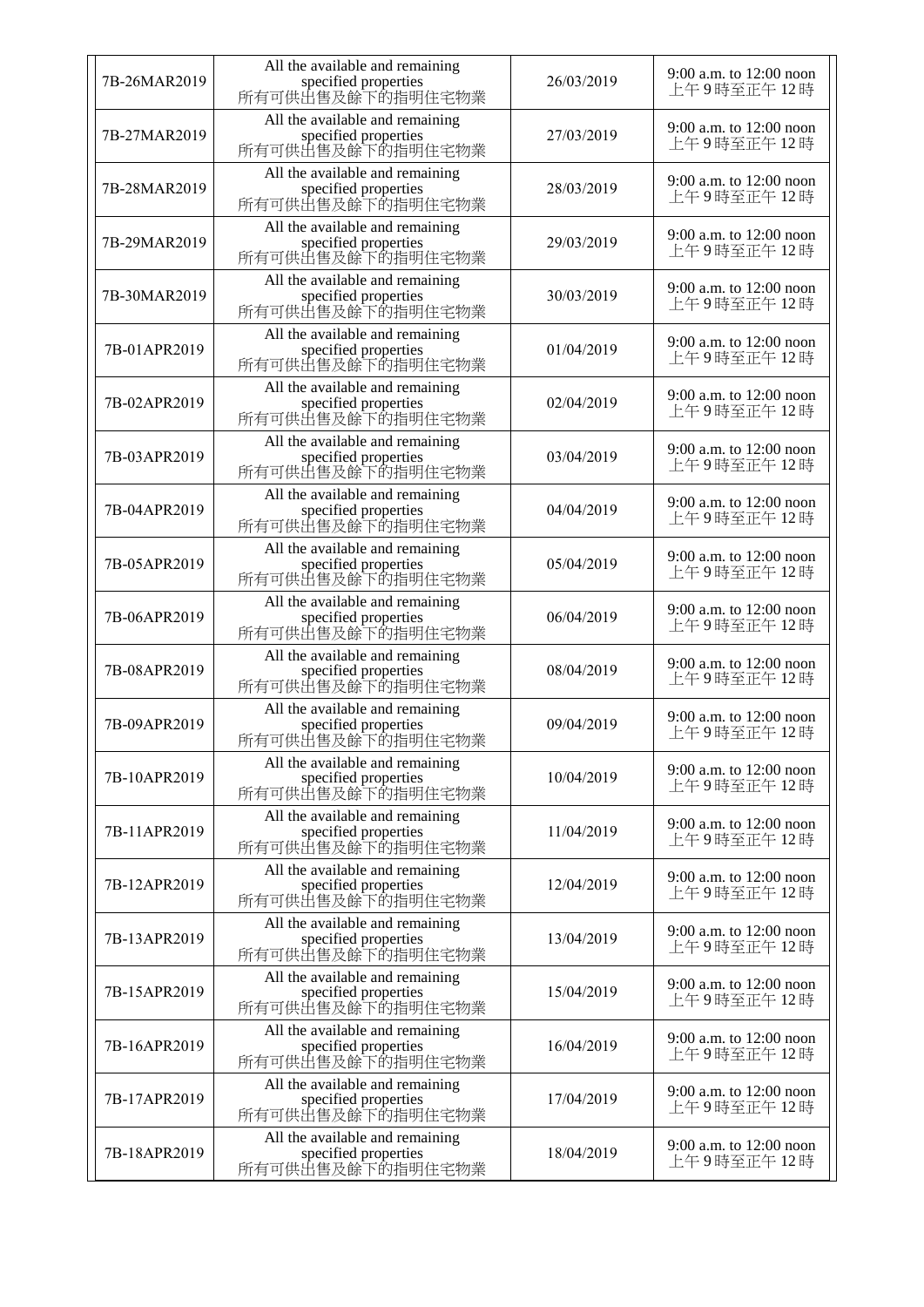| 7B-19APR2019 | All the available and remaining<br>specified properties<br>所有可供出售及餘下的指明住宅物業 | 19/04/2019 | 9:00 a.m. to $12:00$ noon<br>上午9時至正午12時 |
|--------------|-----------------------------------------------------------------------------|------------|-----------------------------------------|
| 7B-20APR2019 | All the available and remaining<br>specified properties<br>所有可供出售及餘下的指明住宅物業 | 20/04/2019 | 9:00 a.m. to $12:00$ noon<br>上午9時至正午12時 |
| 7B-22APR2019 | All the available and remaining<br>specified properties<br>所有可供出售及餘下的指明住宅物業 | 22/04/2019 | 9:00 a.m. to $12:00$ noon<br>上午9時至正午12時 |
| 7B-23APR2019 | All the available and remaining<br>specified properties<br>所有可供出售及餘下的指明住宅物業 | 23/04/2019 | 9:00 a.m. to 12:00 noon<br>上午9時至正午12時   |
| 7B-24APR2019 | All the available and remaining<br>specified properties<br>所有可供出售及餘下的指明住宅物業 | 24/04/2019 | 9:00 a.m. to 12:00 noon<br>上午9時至正午 12 時 |
| 7B-25APR2019 | All the available and remaining<br>specified properties<br>所有可供出售及餘下的指明住宅物業 | 25/04/2019 | 9:00 a.m. to 12:00 noon<br>上午9時至正午12時   |
| 7B-26APR2019 | All the available and remaining<br>specified properties<br>所有可供出售及餘下的指明住宅物業 | 26/04/2019 | 9:00 a.m. to 12:00 noon<br>上午9時至正午12時   |
| 7B-27APR2019 | All the available and remaining<br>specified properties<br>所有可供出售及餘下的指明住宅物業 | 27/04/2019 | 9:00 a.m. to 12:00 noon<br>上午9時至正午12時   |
| 7B-29APR2019 | All the available and remaining<br>specified properties<br>所有可供出售及餘下的指明住宅物業 | 29/04/2019 | 9:00 a.m. to 12:00 noon<br>上午9時至正午12時   |
| 7B-30APR2019 | All the available and remaining<br>specified properties<br>所有可供出售及餘下的指明住宅物業 | 30/04/2019 | 9:00 a.m. to 12:00 noon<br>上午9時至正午12時   |

**The method to be used, where 2 or more persons are interested in purchasing a particular specified residential property, to determine the order of priority in which each of those persons may proceed with the purchase:**

在有兩人或多於兩人有意購買同一個指明住宅物業的情況下,將會使用何種方法決定每名 該等人士可購買該物業的優先次序:

Please refer to the above method. 請參照上述方法。

## **Other matters:**

其他事項:

(a) The Vendor does not undertake and is under no obligation to review, consider or accept the highest offer or any offer at all for the purchase of any specified residential property. The Vendor has the absolute right to withdraw from the sale of any specified residential property at any time before the acceptance of any offer. The Vendor has the absolute right to change the closing date and/or time of the tender from time to time by amending the Sales Arrangements.

賣方並不承諾亦無責任閱覽、考慮或接受認購任何指明住宅物業最高出價之要約或任 何要約。賣方有絕對權利於接受任何要約前於任何時間撤回出售任何指明住宅物業。 賣方有絕對權利透過修改銷售安排不時更改招標截止日期及/或時間。

(b) Persons interested in submitting tenders of the specified residential properties are reminded to read the latest register of transactions of the Development so as to ascertain whether a particular specified residential property is still available for tender. A specified residential property will become unavailable for tender once the Vendor accepts a tender after the close of a previous tender exercise of that specified residential property (whether under this Sales Arrangements or any other Sales Arrangements). Please note also that the register of